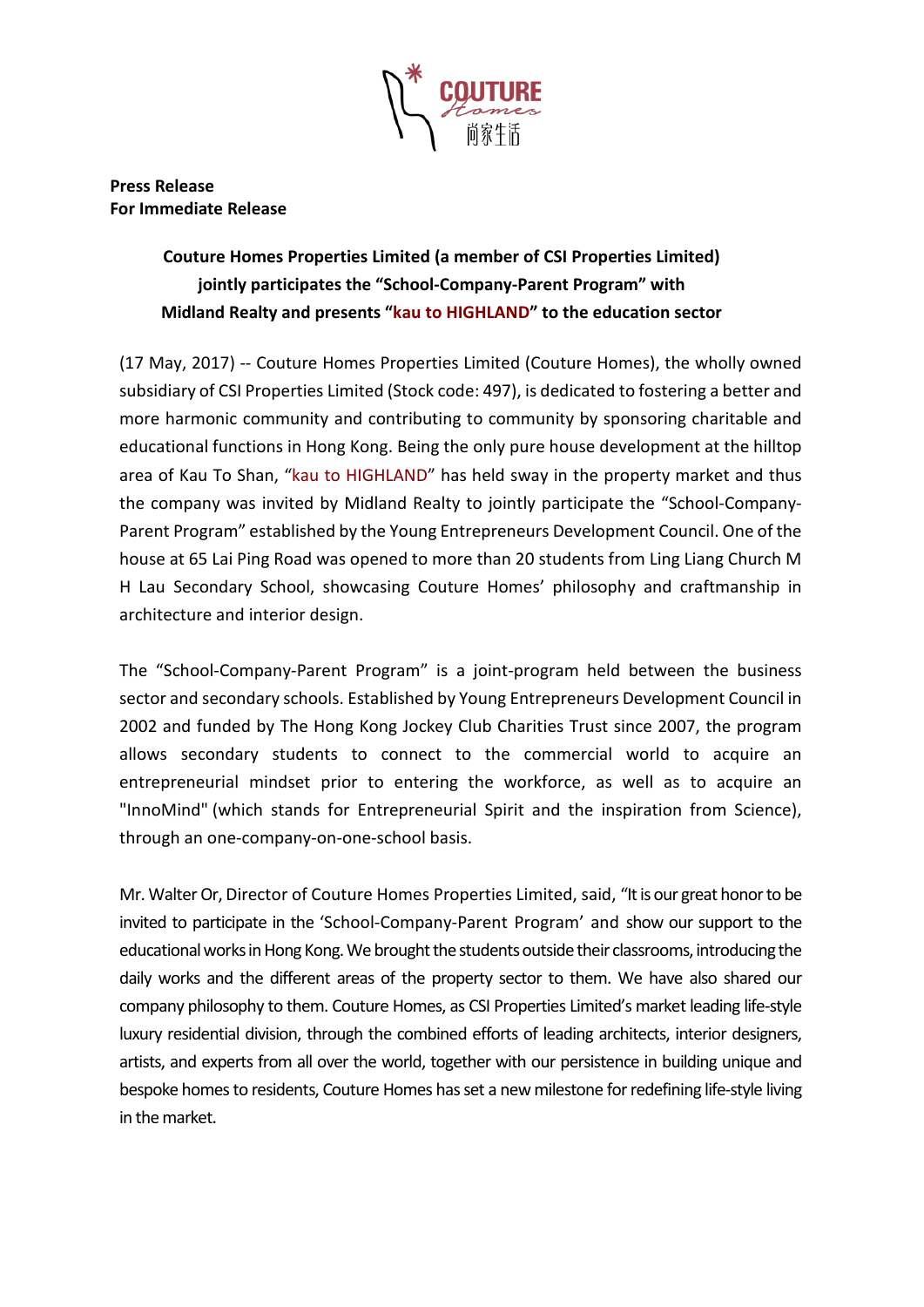

## **65 Lai Ping Road features 4-bedroom with double en-suites Magnificent mansion with understated luxury**

65 Lai Ping Road is a luxury house that features 4 bedrooms with double en-suites, covering a total area of 2,742 square feet. The floor-to-floor height on the ground floor us around 4.25 metres, and it is around 3.5 metres on the first floor. The house also features stylish dark colours that contrast with the world-class artisan furniture to bring out the development's central theme of "Understated Luxury". Moreover, the interiors of the house enjoy ample natural lighting and outdoor natural views that extend the expansive space inside the house, further emphasizing the excellence of understated luxury of "kau to HIGHLAND".

### **About "kau to HIGHLAND"**

Developed by Couture Homes Limited, "kau to HIGHLAND" is situated at Kau To, the rising prime location for luxury properties, a famous pure residential area in Hong Kong. In addition to the hilltop location at Kau To, each house of the development sees the stunning views of Shatin Racecourse and the wide scenery of Kau To Shan. Being currently the only development in the area that employs mansion houses as the architectural concept, it comprises 20 villas featuring the splendid work of international star designers; each house enjoys an individual street number, showcasing the nobility rarely seen at traditional luxury residential projects, as if a name for the prominent and exceptional status. The superior location of the development takes only about 20 minutes to Hong Kong Island, access to Mainland China is also easy and convenient.

### **About Couture Homes Properties Limited**

Couture Homes Properties Limited is the wholly owned subsidiary of CSI Properties Limited (Stock code: 497) set up in 2011 to develop luxury residential developments in Hong Kong and the PRC. With Haute Couture (the tradition of tailoring exclusive custom-fitted clothing for privileged customers) as its blue-print concept, Couture Homes Properties Limited specializes in crafting special residences made to order for private clients, with project like The Hampton in Happy Valley the first of the series in this direction. Couture Homes Properties Limited is actively expanding its presence in the luxury property market, in addition to yoo Residence and kau to HIGHLAND at Kau To, other developments in progress include a landmark project at No.47-49 Perkins Road at Jardine's Lookout (60% interest, project partner: Grosvenor International SA and Asia Standard International Group Limited), Barker Road at the Peak, Glenealy at Central, Peak Road at the Peak (65% interest), Yan Ching Street at Tuen Mun, Fan Kam Road at Kwu Tung South, Stanley Village Road at Stanley (50% interest), a luxury villa development in "Daihongqiao" in Shanghai